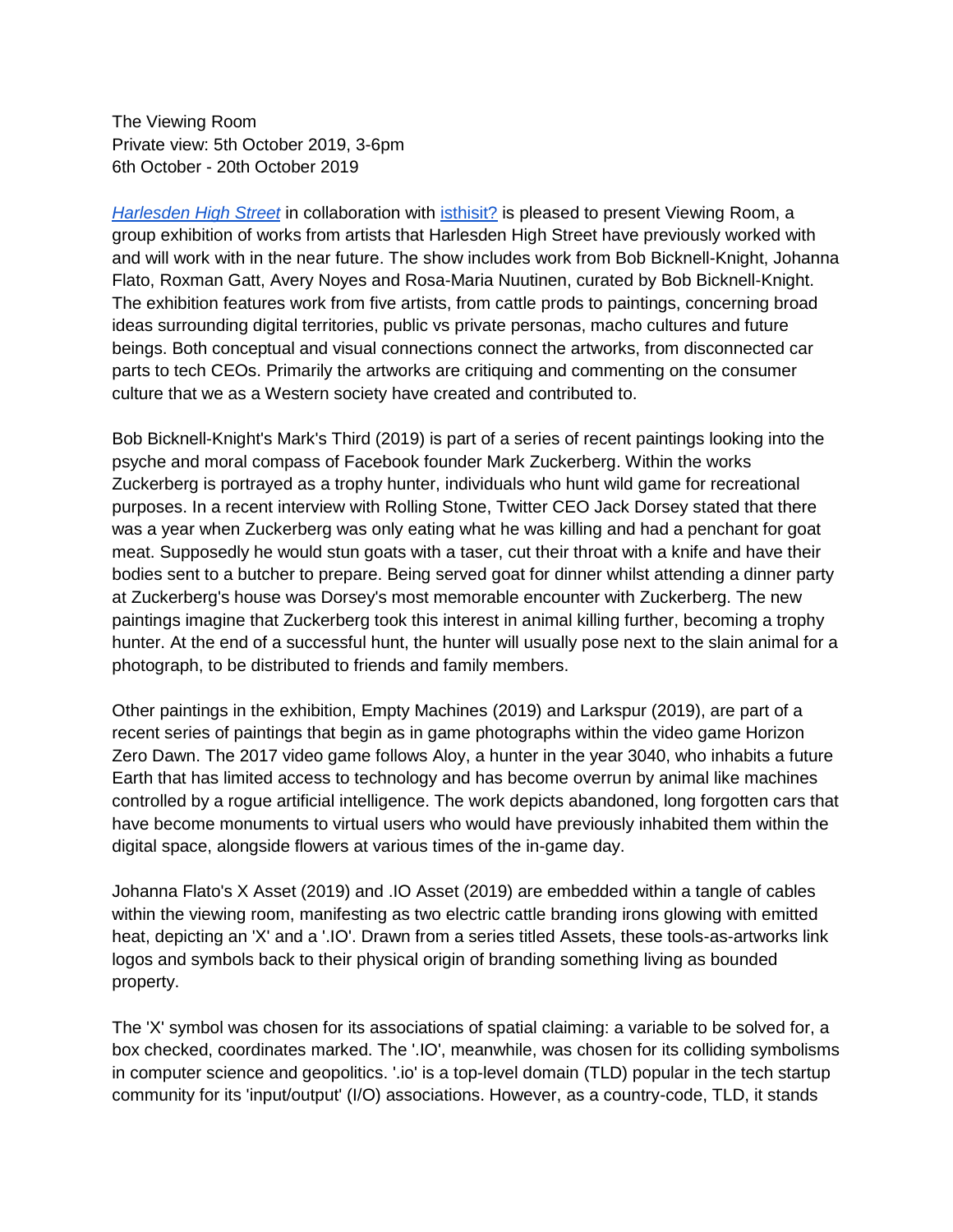for the British Indian Ocean Territory, a highly restricted site in the Chagos Archipelago that saw thousands of local Chagossians illegally evicted in the late 1960s to make way for a joint UK-US military base still operating today. As a work, '.IO Asset' suggests that these violent, imperialistic exertions of dominion underpin shiny, purportedly neutral web domains.

In a site-specific iteration of this series, one wall has been branded with the X Asset brand. Roxman Gatt's work features throughout the space, You're my Perfiction (2018), Defender/Protector (2018) and CTRL Me (2018) are all made from car body parts. Found objects and carefully constructed duplicates associated with consumerism and car culture are deconstructed, repurposed and reassembled within the works. In the work Defender/Protector expressions such as 'letting go' and 'giving up' are emblazoned onto the straps of a sports car harness. These straps suspend a grey painting, abstracting and undermining these objects of protection and strength. CTRL Me (2018) features a number of wax gear sticks, old and decrepit, placed on the floor in a huddle, becoming stand ins for physical bodies within the gallery space.

Avery Noyes' Battle Fogs (2019) is a recent painting combining 'bara' style imagery which is popular online (muscular manga-style images geared towards gay men) whilst referencing a conspiracy theory from the far-right conspiracy theorist Alex Jones, that the government is putting chemicals in the water to turn people gay. Jones references 'evidence' that frogs have been noticed to change their gender when exposed to a certain chemical found in tap water, and has subsequently been dubbed the 'gay frog' theory.

Rosa-Maria Nuutinen's The Bird (2019) is a recent drawing depicting the skeleton of a defeathered cyborg bird, ready to be taxidermied, becoming an artefact of the not so distant future, commenting upon the augmentation and cyborgization of human beings within society.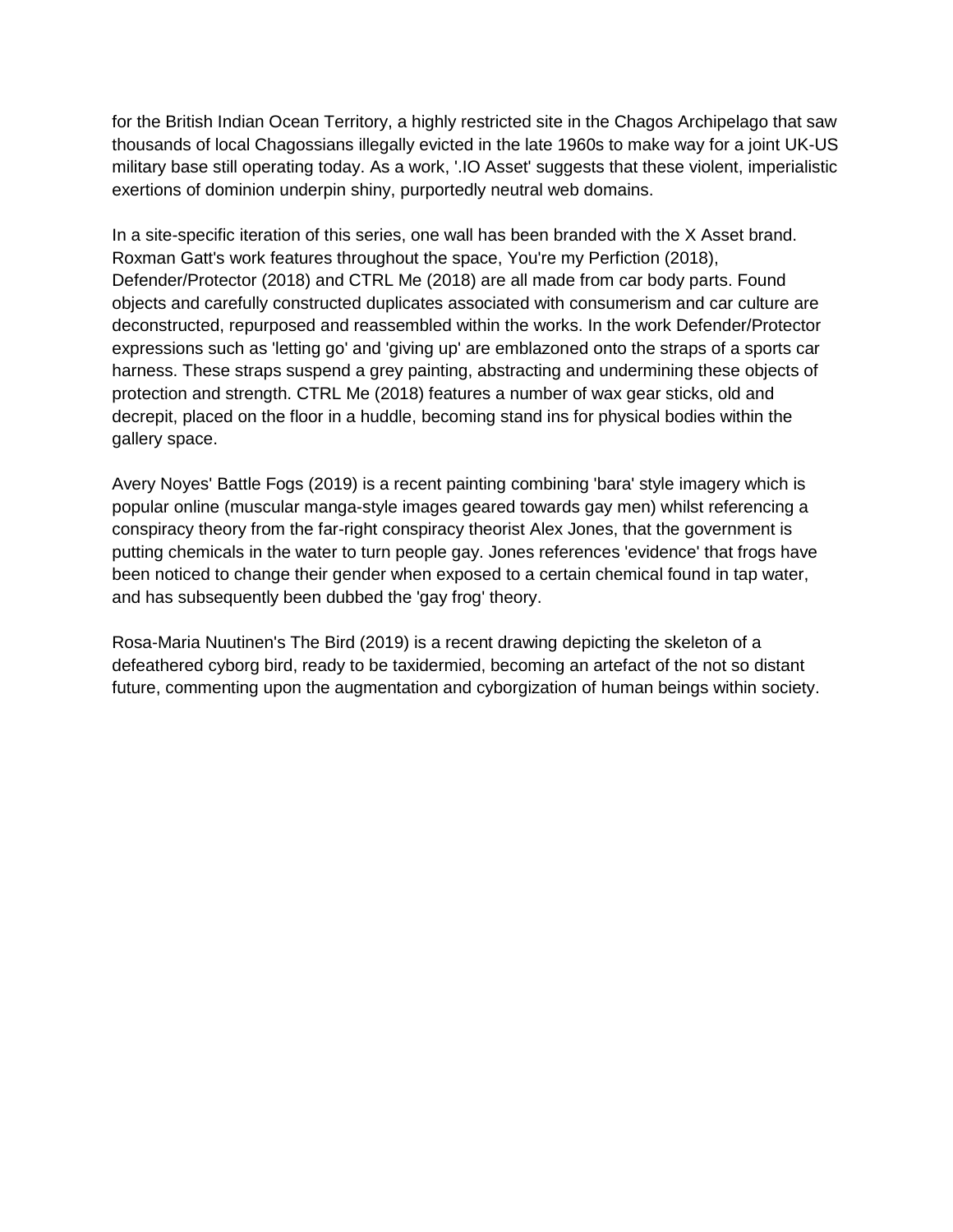Artworks, from left to right:

Avery Noyes Battle Frogs, 2019 Acrylic on plexiglass, lenticular plastic 34 x 24 cm Unique

Bob Bicknell-Knight Mark's Third, 2019 Ink and acrylic on canvas 60 x 100 cm Unique

Roxman Gatt CTRL me, 2018 Cast wax Dimensions variable Edition of 5, 1AP

Johanna Flato X Asset, Imprint, 2019 Brand 17.5 x 19 cm Unique, site-specific

Roxman Gatt You're my perfiction, 2018 Glass Engraving, car wrapping 35 x 40 x 10cm

Roxman Gatt Defender/Protector, 2018 Spray paint and acrylic on canvas, embroidery, 3 point seat belt 101.6 x 101.6 x 3.8cm Unique

Bob Bicknell-Knight Larkspur, 2019 Ink and acrylic on canvas 30 x 20 cm Unique

Johanna Flato X Asset